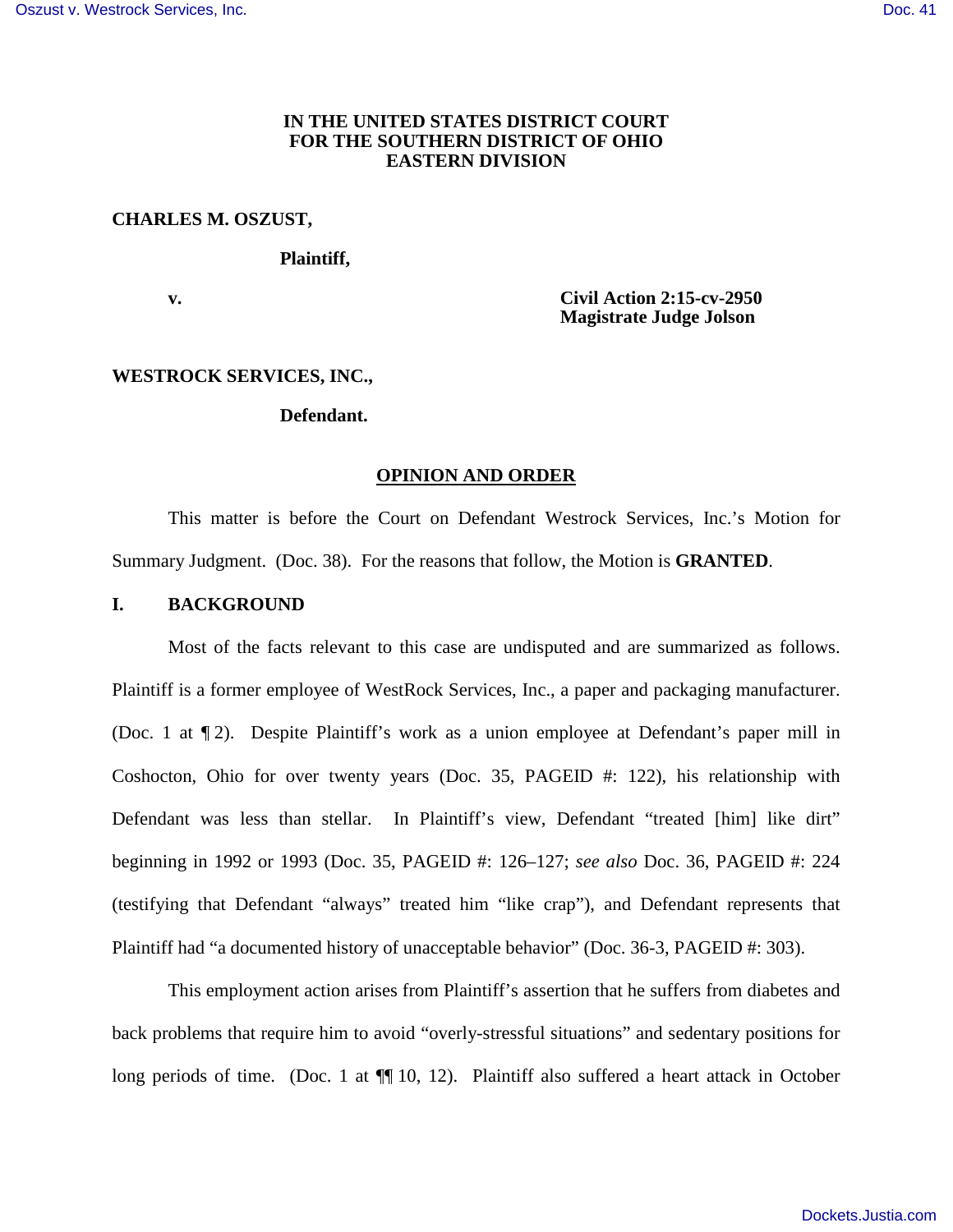2013. (Doc. 35, PAGEID #: 124). On November 14, 2013, Defendant informed Plaintiff that he would be promoted from the position of Pulp Mill Operator Helper, a position which he had for approximately seven years, to the position of Pulp Mill Operator. (Doc. 36, PAGEID #: 259–60; Doc. 1 at  $\P$  13).

The Pulp Mill Operator position was not new to Plaintiff. Indeed, he had requested and received training for the Pulp Mill Operator position and had worked in that position for approximately six weeks in spring 2013 while another employee had a medical issue. (Doc. 35, PAGEID #: 138, 141). Pulp Mill Operators earn \$1 more per hour than Pulp Mill Operator Helpers *(id., PAGEID #: 138), and Plaintiff was next in line for a mandatory promotion under* the union contract (Doc. 38-1, PAGEID #: 412 at ¶ 3). After learning of the promotion, Plaintiff contacted the company nurse, stating that the Pulp Mill Operator position's physical and mental demands would have an adverse impact on his health. (Doc. 1 at ¶ 14). The nurse referred Plaintiff to management. (*Id*. at ¶ 15).

Plaintiff then complained to management, reiterating that the Pulp Mill Operator position would cause him to suffer physical and mental stress and was too sedentary given his health conditions. (*Id*. at ¶¶ 16–17). Plaintiff alleges generally that Defendant denied him a "reasonable accommodation" and a "medical freeze" but failed to provide him with any explanation for its decision. (*Id*. at ¶ 18).

Despite his objections, Plaintiff began work as a Pulp Mill Operator on November 18, 2013. (*Id*. at ¶ 19). Plaintiff claims that his first shift caused him to suffer job-related stress and anxiety and diabetes-related symptoms including back and leg pain, blurred vision, lack of concentration, and headaches. (*Id*. at ¶¶ 19–20). Plaintiff reported to work the next day despite little sleep. (*Id*. at ¶¶ 20–21).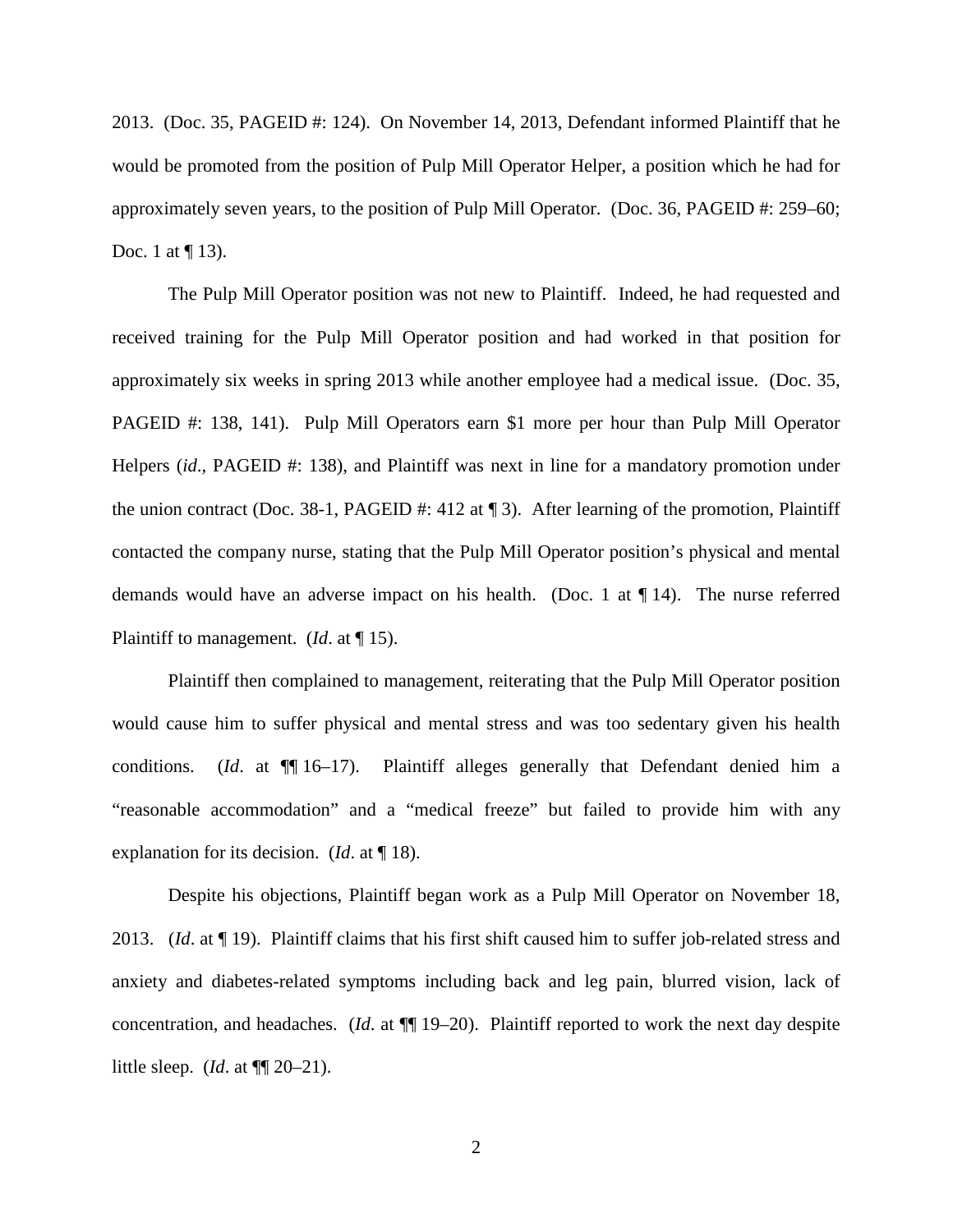Plaintiff began to experience shortness of breath and back and leg pain during his second shift. (*Id*. at ¶ 21). With a co-worker watching his post, Plaintiff "walked outside of his office in an attempt to breathe fresh air and stretch his legs and back." (*Id*. at ¶ 22). Plaintiff explains that "[i]mmediately after leaving the office," he suffered a stress-related syncopal episode, during which he lost consciousness and fell down stairs. (*Id.* at  $\P$  23–24). Plaintiff was hospitalized following the incident. (*Id*.).

Plaintiff sought to return to work on January 6, 2014, after obtaining a release from his doctor. (*Id*. at ¶ 25). Plaintiff claims that Defendant refused to allow him to return to work. (*Id*. at ¶ 26). During that time, Defendant required Plaintiff to have an independent medical examination ("IME") to assess his ability to return to work. (Doc. 38-1, PAGEID #: 412–13 at ¶ 4). The IME was conducted by Dr. Sushil Sethi, who opined Plaintiff was unable to return to work. (Doc. 38-1, PAGEID #: 413 at ¶ 4; Doc. 36-5, PAGEID #: 317–22). Defendant met with Plaintiff to inform him of Dr. Sethi's opinion. (Doc. 38-1, PAGEID #: 413 at  $\P$  4; Doc. 35-14, PAGEID #: 214–15).

Plaintiff returned to work on June 6, 2014 (Doc. 38-1, PAGEID #: 413 at  $\P$ 4), which he claims was allowed only because he hired an employment attorney (Doc. 1 at  $\P$  126–28). Six days later, on June 12, 2014, Plaintiff had a verbal altercation with John Cullison, his union representative. (*Id.*; Doc. 36, PAGEID #: 256). On June 24, 2014, Defendant held a discipline meeting during which Plaintiff signed a "last chance agreement" that cited the nine incidents of his unacceptable behavior. (Doc. 36-3, PAGEID #: 303–304). Plaintiff understood the agreement to mean that he "would be terminated if any future work issues arose." (Doc. 1 at  $\P$  29).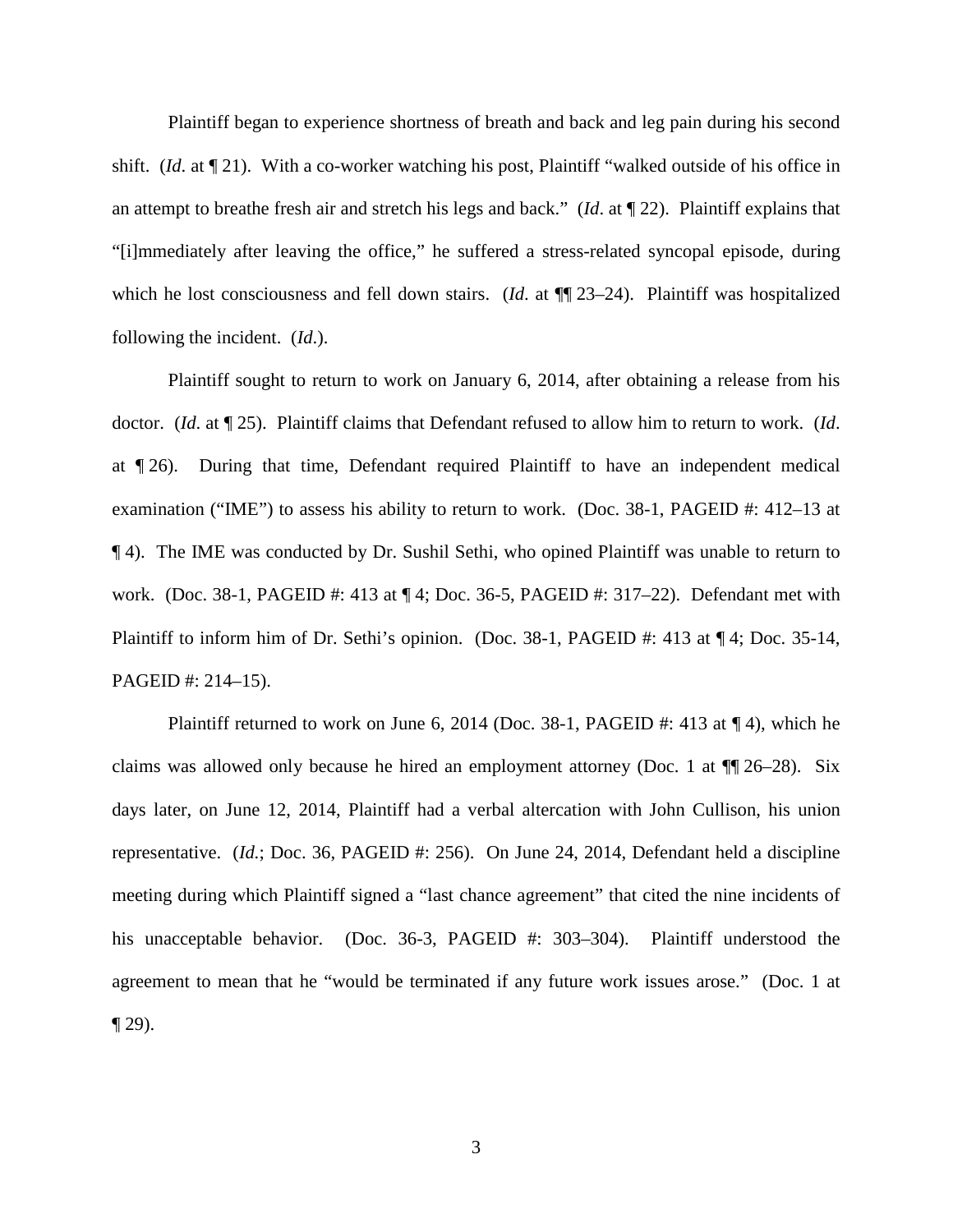Plaintiff submitted his retirement paperwork less than three weeks later on July 12, 2014. (Doc. 36, PAGEID #: 223; Doc. 36-4, PAGEID #: 313). He selected a retirement date of September 28, 2014—over ten weeks later—so he would receive all of his vacation pay. (*Id*.). Plaintiff claims that he retired on September 28, 2014, "[d]ue to the unbearable stress, hardship, and pressure" Defendant placed on him. (Doc. 1 at ¶ 30).

Plaintiff filed the instant lawsuit against Defendant on October 27, 2015, asserting five claims. (*Id*.). In Count I, Plaintiff claims that Defendant acted with a "deliberate intent to injure" him because management was aware of his medical conditions but nonetheless required him to work as a Pulp Mill Operator. (*Id.* at  $\P$  31–37). In Counts II and III, Plaintiff asserts that Defendant constructively discharged him and discriminated against him. (*Id*. at ¶¶ 38–47, ¶¶ 48– 60). Further, Plaintiff claims he retired on September 28, 2014, because he believed "his termination was imminent." (*Id*. at ¶¶ 45–46, ¶¶ 58–59). In Count IV, Plaintiff claims retaliatory discharge. (*Id*. at ¶¶ 61–69). Finally, Defendant alleges intentional infliction of emotional distress. (*Id*. at ¶¶ 70–83).

## **II. LEGAL STANDARD**

Summary judgment is appropriate when "there is no genuine dispute as to any material fact and the movant is entitled to judgment as a matter of law." Fed. R. Civ. P. 56(a). The party seeking summary judgment bears the initial "responsibility of informing the district court of the basis for its motion, and identifying those portions" of the record that demonstrate "the absence of a genuine issue of material fact." *Celotex Corp. v. Catrett*, 477 U.S. 317, 323 (1986). The burden then shifts to the nonmoving party to "set forth specific facts showing that there is a genuine issue for trial." *Anderson v. Liberty Lobby, Inc.*, 477 U.S. 242, 250 (1986); *see id.* at 255 ("The evidence of the nonmovant is to be believed, and all justifiable inferences are to be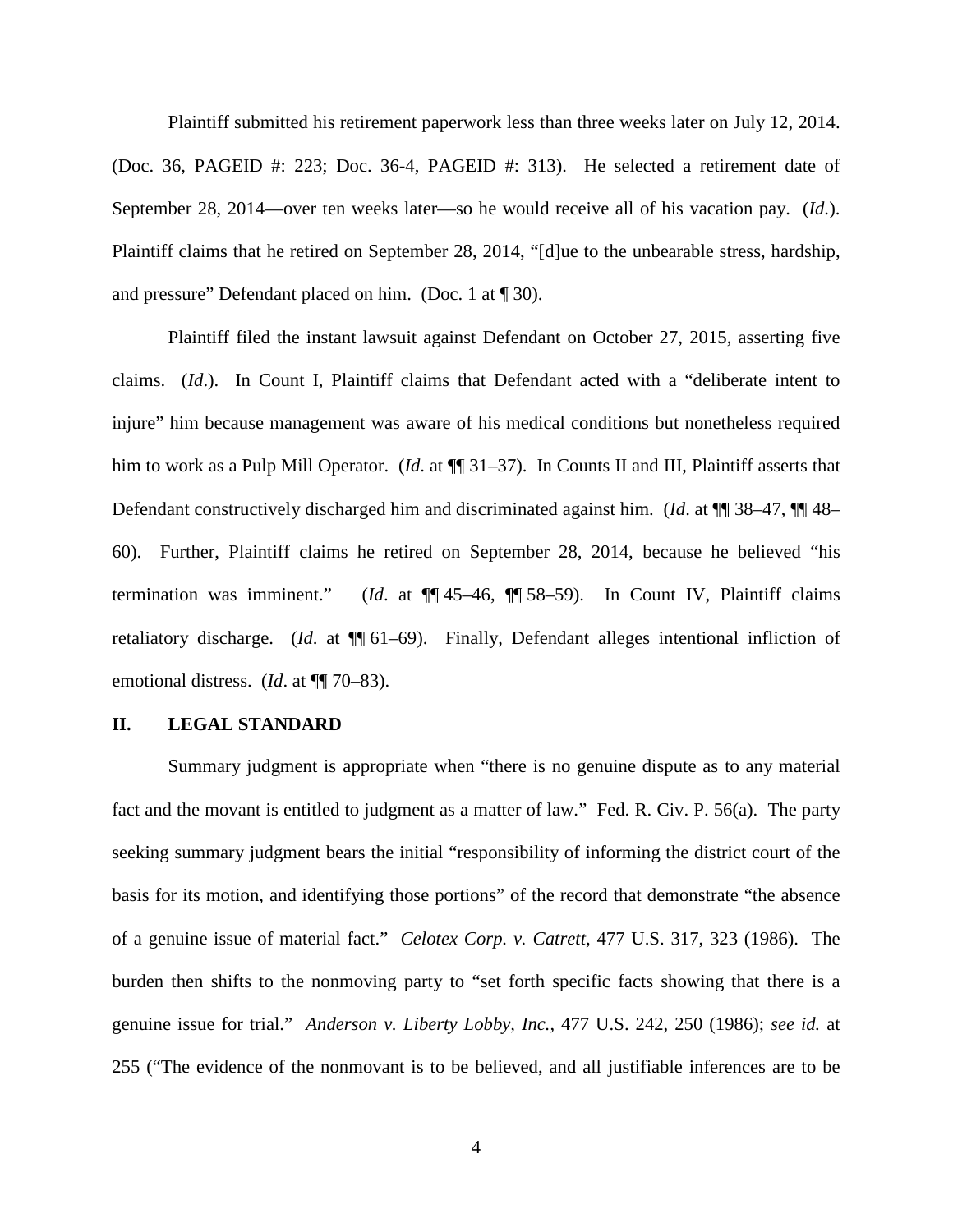drawn in [her] favor." (citing *Adickes v. S.H. Kress & Co.*, 398 U.S. 144, 158–59 (1970))). A genuine issue of material fact exists if a reasonable jury could return a verdict for the nonmoving party. *Anderson*, 477 U.S. at 248; *see Matsushita Elec. Indus. Co. v. Zenith Radio Corp.*, 475 U.S. 574, 586 (1986) (explaining that "genuine" amounts to more than "some metaphysical doubt as to the material facts"). Consequently, the central issue is "whether the evidence presents a sufficient disagreement to require submission to a jury or whether it is so one-sided that one party must prevail as a matter of law." *Anderson*, 477 U.S. at 251–52.

### **III. DISCUSSION**

## **A. Count I: Deliberate Intent to Injure**

In Count I, Plaintiff asserts a cause of action under Ohio Revised Code § 2745.01, which governs intentional tort claims against employers. That statute provides, in relevant part:

- (A) In an action brought against an employer by an employee . . . for damages resulting from an intentional tort committed by the employer during the course of employment, the employer shall not be liable unless the plaintiff proves that the employer committed the tortious act with the intent to injure another or with the belief that the injury was substantially certain to occur.
- (B) As used in this section, "substantially certain" means that an employer acts with deliberate intent to cause an employee to suffer an injury, a disease, a condition, or death.

Ohio Revised Code § 2745.01(A), (B).

Although § 2745.01(A) appears to provide for two distinct bases for liability—(1) where the employer acted "with the intent to injure another" and (2) where the employer acted "with the belief that the injury was substantially certain to occur"— $\S 2745.01(B)$ 's definition of "substantially certain" limits liability to circumstances where the employer acts "with the intent to injure another" or "with deliberate intent to cause an employee to suffer an injury, a disease, a condition, or death." *Rudisill v. Ford Motor Co*., 709 F.3d 595, 603 (6th Cir. 2013).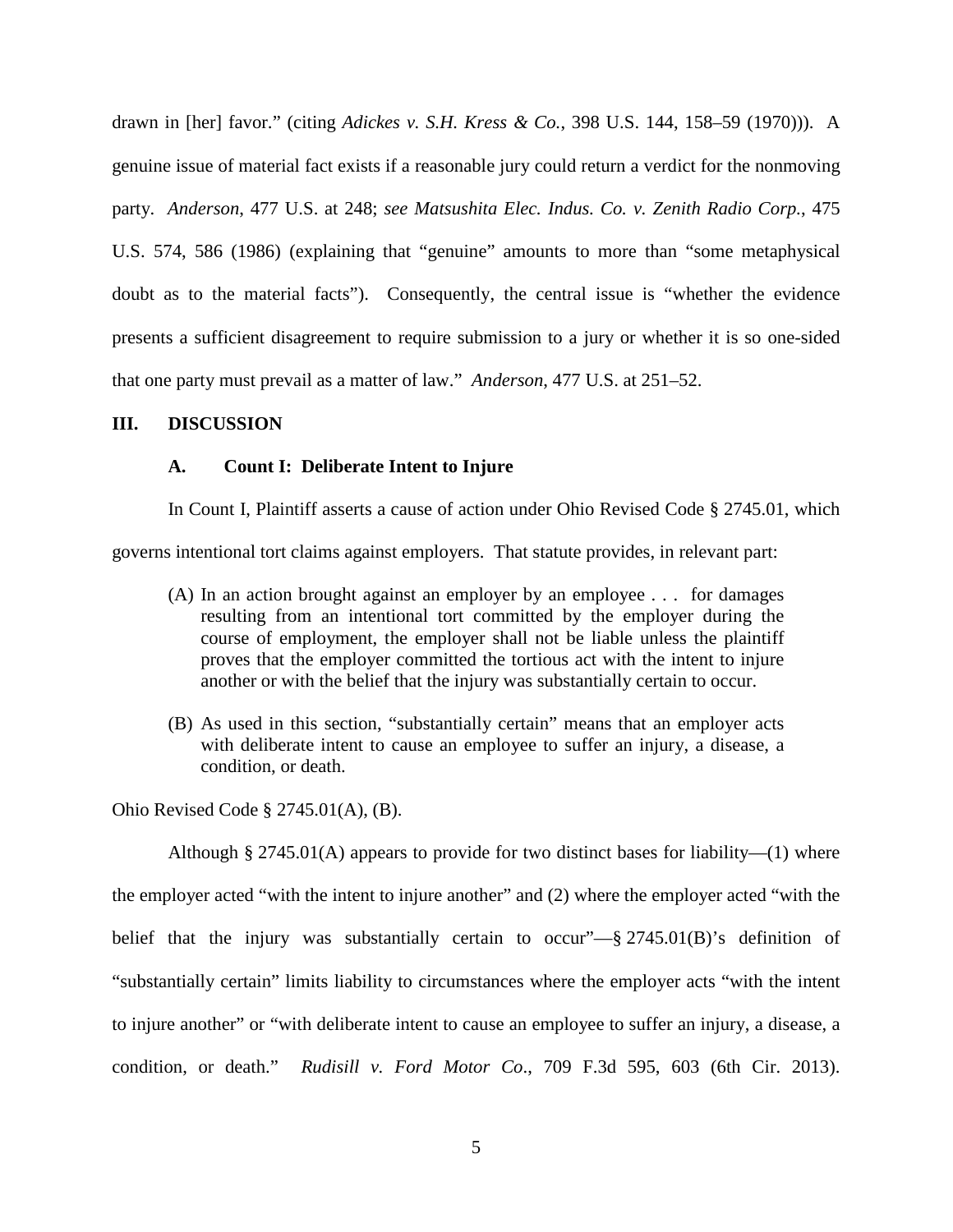Consequently, tort-law remedies for workplace injuries in Ohio are limited to those resulting from the employer's deliberate intent to injure. *Id.* For all other workplace injuries, the employee's sole avenue of redress is the worker's compensation system. *Id*. (quoting *Houdek v. ThyssenKrupp Materials N.A., Inc.*, 134 Ohio St. 3d 491, 497 (2012)); *see also Stetter v. R.J. Corman Derailment Servs., LLC*, 125 Ohio St. 3d 280, 290 (Mar. 30, 2010) (stating that "workers' compensation recovery is a meaningful remedy for workers whose injuries result from conduct committed with an intent less than deliberate intent, such as conduct that is reckless…."). A plaintiff bears the burden of producing evidence of the employer's deliberate intent to injure. *Rudisill*, 709 F.3d at 608.

Plaintiff claims two pieces of evidence prove that Defendant promoted him to Pulp Mill Operator with the "deliberate intent" to cause him "injury, disease, a condition, or death." First, Plaintiff relies on a November 4, 2014, letter from Dr. Jeffrey M. Cochran, his orthopedist. Referencing Plaintiff's back injuries, Dr. Cochran recommended that Plaintiff "remain in the job position he has currently." (Doc. 38-1, PAGEID #: 416). Dr. Cochran further stated, "I do not recommend that [Plaintiff] have any job that requires him to be in one position, especially sitting all day long." (*Id*.). Second, Plaintiff relies on a telephone call he had with Defendant's General Manager Steve Devlin on November 14, 2013. (Doc. 38-1, PAGEID #: 419). During that call, Plaintiff expressed that, due to his "heart issues, diabetes etc.," his promotion to Pulp Mill Operator would "kill him." (*Id*.).

According to Plaintiff's argument, it "is absurd to state that an employer with actual notice from a doctor and the client of a medical risk does not act with intent to harm when it intentionally disregards it and subjects the employee to the condition." (Doc. 39, PAGEID #: 438). In other words, Plaintiff infers that, because Defendant allegedly disregarded his health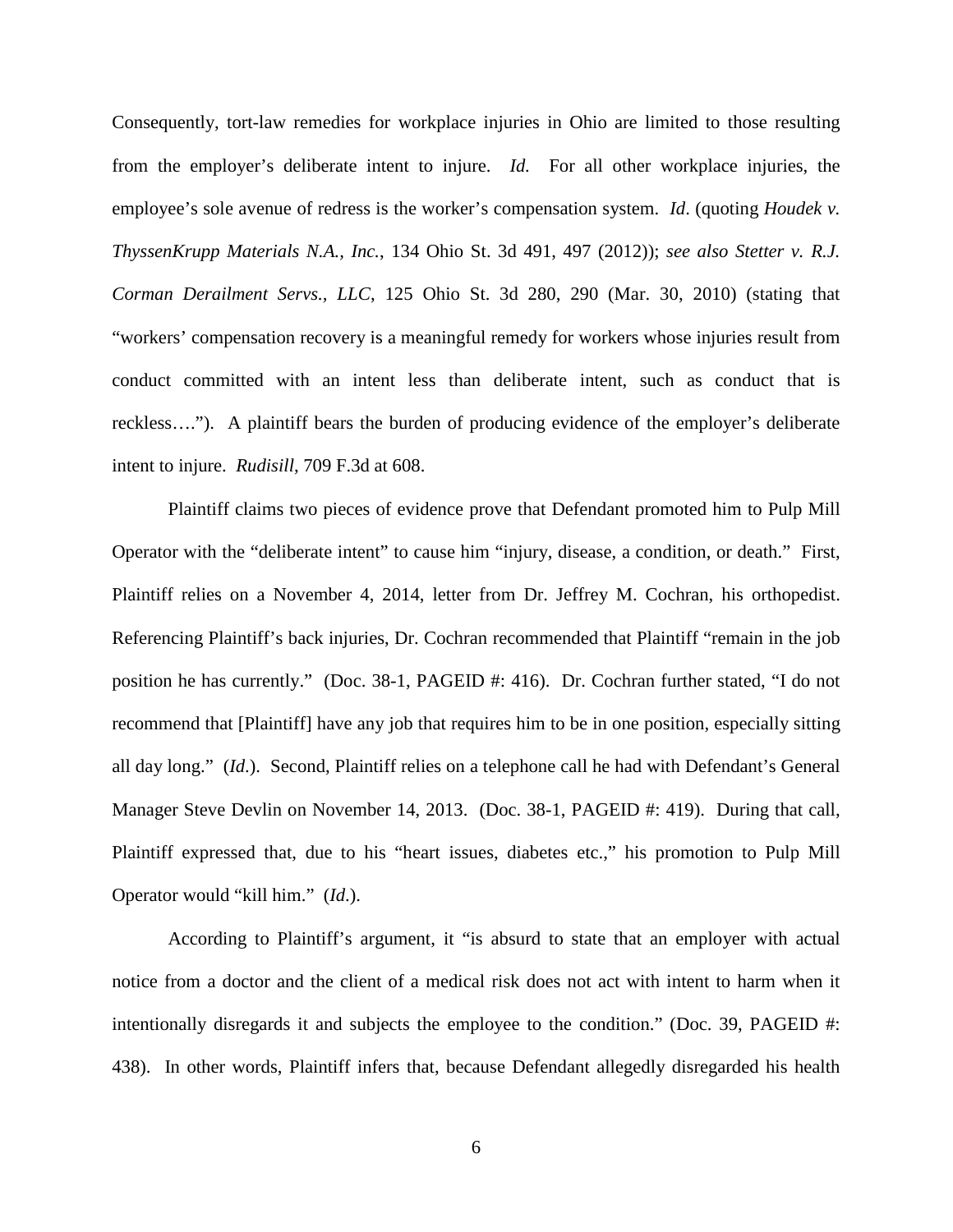restriction and nonetheless promoted him, it acted with deliberate intent to cause him harm. (*Id*.). This Court disagrees and finds that neither piece of evidence, alone or in combination, is sufficient to demonstrate that Defendant deliberately intended to injure Plaintiff by promoting him to the Pulp Mill Operator Position.

As an initial matter, Defendant's decision to promote Plaintiff was not based on its intent to injure, but instead because he was next in line for a mandatory promotion under the union contract. (Doc. 38-1, PAGEID #: 412 at ¶ 3). Further, the record demonstrates that Defendant took affirmative steps to prevent problems that could arise in the new position. Upon receipt of the orthopedist's letter and numerous complaints from Plaintiff, Defendant discussed how to accommodate his medical conditions. In an affidavit, Defendant's Human Resources Manager Christopher Fisher states, "it was no problem for the company for Mr. Oszust to move around the control room and/or do stretching exercises as he worked as an operator, and we communicated this through Mr. Cullison (Plaintiff's union representative), and I did not communicate anything to the contrary to anybody." (*Id*.).

There is also a series of emails dated November 14, 2013—the day Plaintiff learned of the promotion—which consider his complaints. Defendant's nurse Gwen Miller states in an email to Mr. Fisher, "I advised him (Mr. Oszust) that we had discussed the change of activity with the move up and we're going to advise him to talk with Dr. Cochran about appropriate stretches that would be helpful." (*Id*., PAGEID #: 418). In another email, Mr. Devlin states that he told Plaintiff he would not consider freezing him in his current position until proper medical documentation was in place or until the company was certain it could not provide him reasonable accommodations. (*Id*., PAGEID#: 419). That same day, Mr. Fisher stated in an email to numerous company personnel: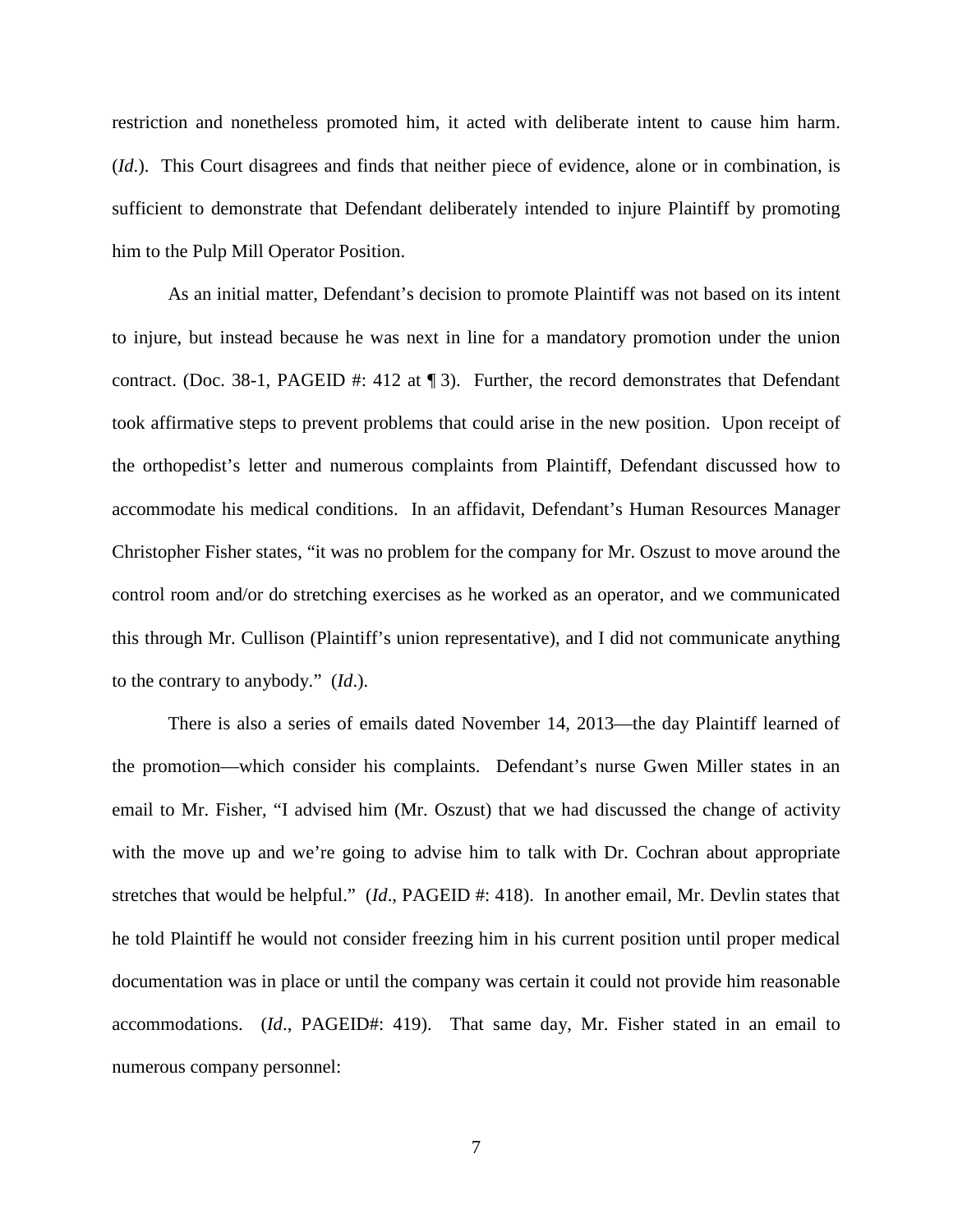I feel we could reasonably accommodate the doctor's suggestions. Charlie is only required to be sitting at the panel 10-15 minutes each hour while he collects data and possibly up to 45 minutes at a time if he is starting up or shutting down the pulpmill. Otherwise he would be able to get up, stretch, if needed and walk around in front of the panel. He could also contact his doctor to get some suggested stretches or exercises if needed.

*Id.*

Moreover, despite Plaintiff's complaints concerning potential risk to his heart, Plaintiff had received a clean bill of health, with no restrictions, from his cardiologist. (Doc. 36, PAGEID #: 227). Plaintiff provided no additional medical documentation to demonstrate to Defendant that the added stress of being switched to Pulp Mill Operator would be detrimental to his health. (Doc. 38-1, PAGEID#: 419). Indeed, Defendants were confident that Plaintiff could fulfill the position because he had done so for six weeks in spring 2013. (*See* Doc. 36, PAGEID #: 260).

Based on the forgoing, Plaintiff fails to satisfy his burden of producing evidence of Defendant's deliberate intent to injure him. Indeed, the evidence demonstrates that Defendant did not believe that promoting Plaintiff to Pulp Mill Operator was substantially certain to cause him injury. Consequently, Defendant's Motion for Summary Judgment on Count I of the Complaint is **GRANTED**.

# **B. Counts II and III: Constructive Discharge and Disability Discrimination**

In Count II, Plaintiff alleges that he was constructively discharged by Defendant. However, "[c]onstructive discharge is not itself a cause of action, but rather a means of proving the element of an adverse employment action where the employee resigns instead of being fired." *Johnson v. AK Steel Corp.,* No. 1:07-CV-291, 2008 WL 2184230, at \*11 (S.D. Ohio May 23, 2008) (citing *Corbett v. Harvey*, No. 2:06-CV-761, 2008 WL 731487, \*11–12 (S.D. Ohio 2008)); *see also Pozsgai v. Ravenna City Schools Bd. of Educ.*, No. 5:10CV2228, 2012 WL 1110013, at \*11 (N.D. Ohio Mar. 30, 2012) (finding that a claim for constructive discharge is not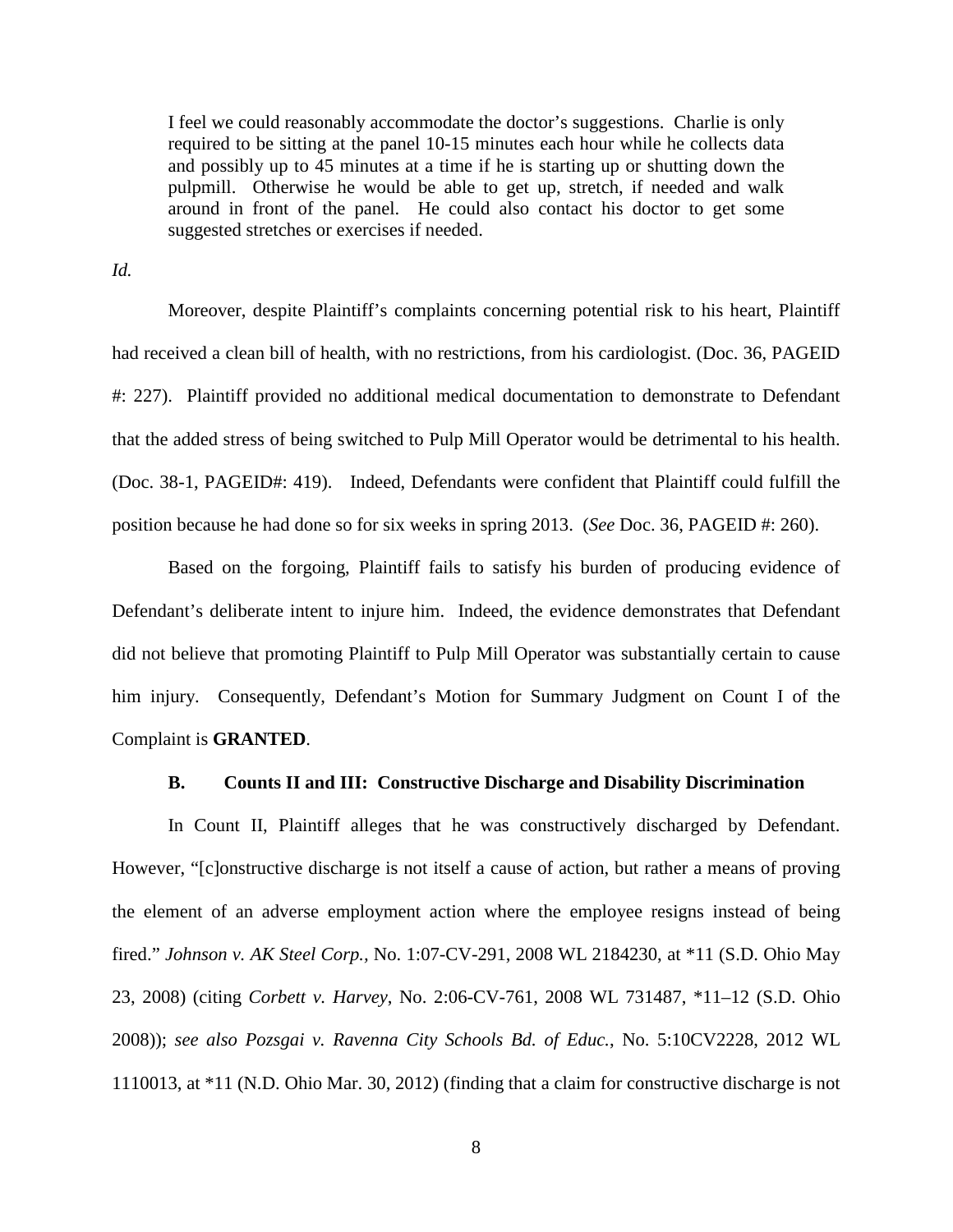"a standalone entitlement for relief"). Consequently, Plaintiff must allege a broader claim for employment discrimination. *Starks v. New Par*, No. 98-1300, 1999 WL 357757, at \*5 (6th Cir. May 11, 1999) (citing *Kroll v. The Disney Store*, 899 F. Supp. 344, 347 (E.D. Mich. 1995)). Here, Plaintiff brings a disability discrimination claim in Count III.

Because constructive discharge is not an independent cause of action, Defendant's Motion for Summary Judgment is **GRANTED** as to Count II of the Complaint. The Court shall consider Plaintiff's allegations regarding his constructive discharge within the context of Count III.

Count III fails to satisfy basic pleading standards. Specifically, Rule  $8(a)(2)$  of the Federal Rules of Civil Procedure requires a complaint to set forth "a short and plain statement of the claim showing that the pleader is entitled to relief." Count III fails to identify any statute or law that is the basis for the cause of action. Hence, it not discernable whether Plaintiff is attempting to bring claims under state or federal law, and his claim is subject to dismissal on this basis.

In opposing summary judgment, Plaintiff suggests, but doesn't state outright, that his disability discrimination claim may have been brought under Ohio law. (*See* Doc. 39 at 13; *id*. at n.12). Assuming Plaintiff brings Count III under Ohio's anti-discrimination statute in Chapter 4112 of the Ohio Revised Code, his claim is analyzed under the same standards applicable to claims brought under the Americans with Disabilities Act, 42 U.S.C. § 12101 *et seq.* ("ADA"). *See Johnson v. JPMorgan Chase & Co*., 922 F. Supp. 2d 658, n.6 (S.D. Ohio Feb. 6, 2013) (noting that "Ohio disability discrimination law generally applies the same analysis as the ADA" and Ohio courts "look to regulations and cases interpreting the ADA for guidance in their interpretation of Ohio law") (citation and alterations omitted). In order to establish a *prima facie*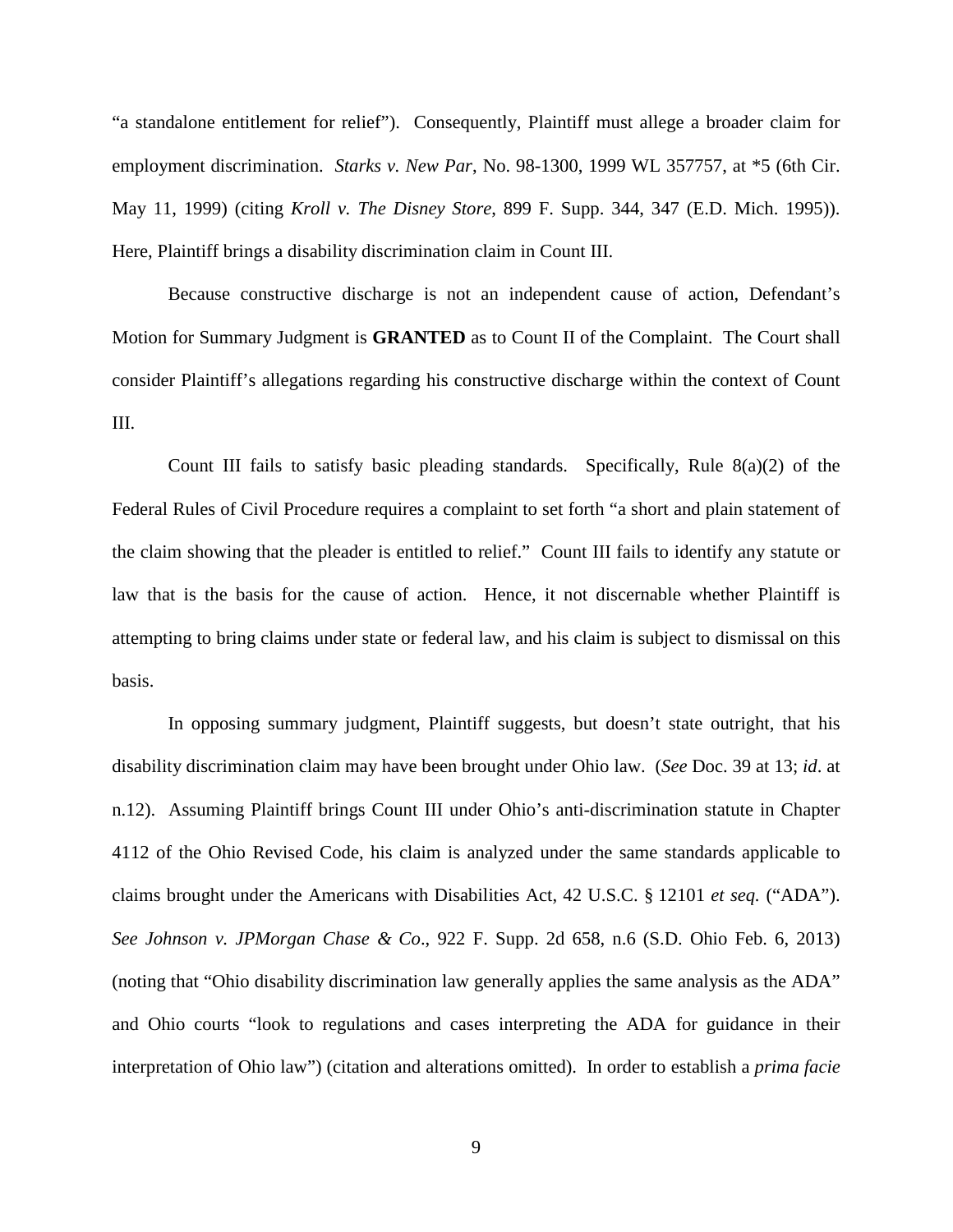case of disability discrimination, a plaintiff must show (1) he has a disability; (2) that he is "otherwise qualified" for the job; and (3) that defendant either refused to make a reasonable accommodation for his disability or made an adverse employment decision regarding him solely because of his disability. *Brantley v. Cinergy Corp.*, No. 1:01CV378, 2007 WL 2462652, at \*24 (S.D. Ohio Aug. 27, 2007) (citing *Smith v. Ameritech*, 129 F.3d 857, 866 (6th Cir. 1997)). Defendant argues that Plaintiff fails to satisfy the first and third prongs.

# **1. Whether Plaintiff Suffers From A Disability Under The Relevant Law**

The ADA defines disability as having "a physical or mental impairment that substantially limits one or more major life activities," having "a record of such an impairment," or "being regarded as having such an impairment." 42 U.S.C. § 12102(1)(A)–(C). Plaintiff's Complaint alleges that he is disabled due to diabetes and back problems. (Doc. 1 at ¶ 49). In its Motion for Summary Judgment, Defendant cites Plaintiff's deposition testimony in support of its argument that Plaintiff does not satisfy the definition of disabled. (Doc. 38 at 20–21). The relevant testimony states:

- Q. Have you ever considered your diabetes to be a disability?
- A. Never.
- Q. You have back problems, right?
- A. I do.
- Q. Do you consider the back problems to be a disability?
- A. No.
- Q. Do they limit you in your day-to-day life?
- A. No.
- Q. Does your diabetes limit you in your day-to-day life?
- A. No.
- Q. Has it ever?
- A. No.
- Q. Has your back ever limited you in your day-to-day life?
- A. Well, before I had the surgery, it did.
- Q. But not since you had surgery?
- A. No.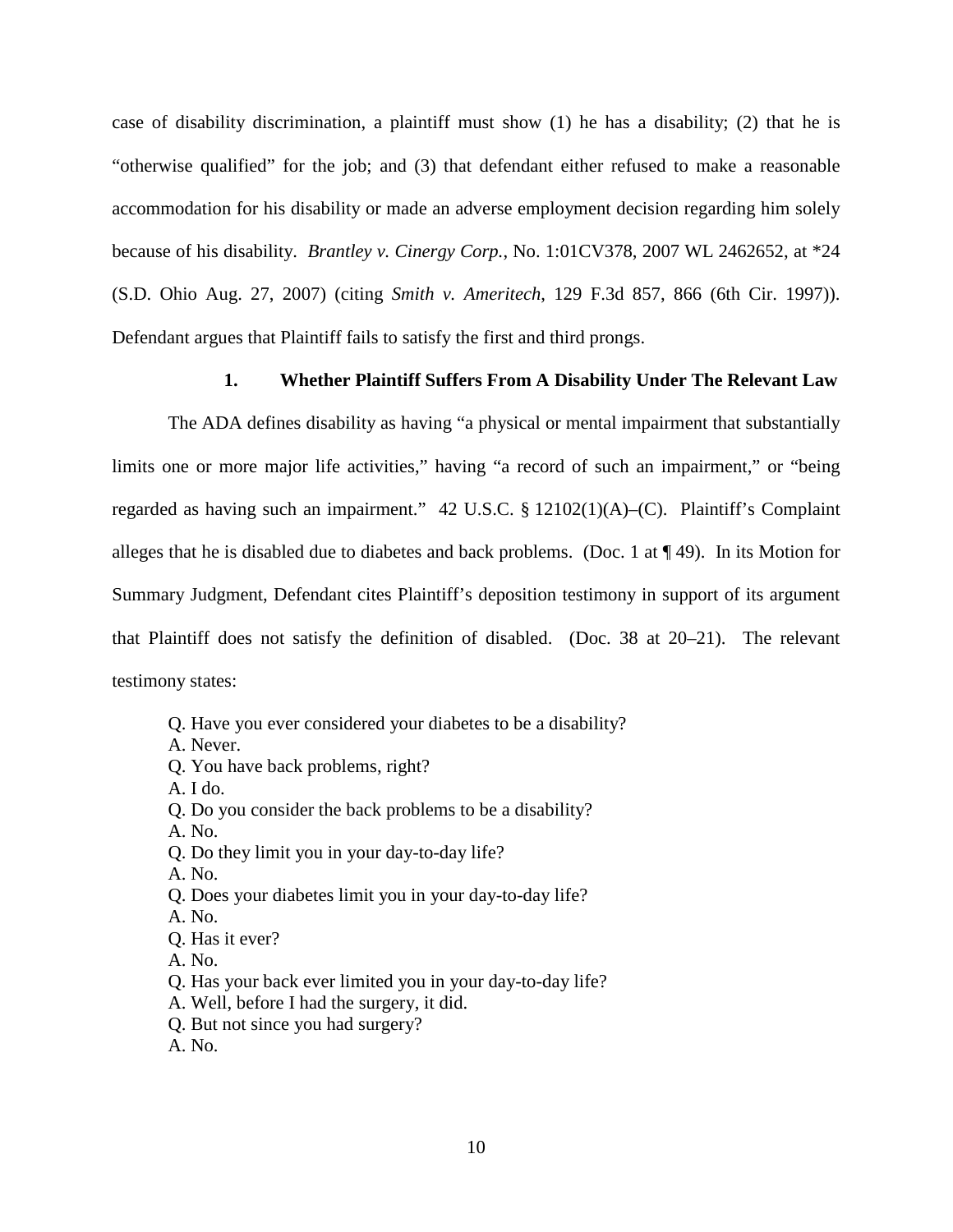(Doc. 36, PAGEID #: 247). Defendant argues that "[n]o jury could find that Plaintiff is substantially limited when he himself says that he never has been." (Doc. 38 at 21).

Although Plaintiff states "[c]learly this argument is somewhat absurd on its face," some courts have considered whether a plaintiff regards himself disabled. *See, e.g.*, *Kocsis v. Multi-Care Mgmt.*, 97 F.3d 876, 884 (6th Cir. 1996) (stating that plaintiff's deposition testimony shows that she did not belief her health problems "limited her activity in any way. By her own admission, therefore, she does not have an impairment that limits her major life activities") (footnote omitted); *Brunskill v. Kansas City S. Ry. Co.*, No. 06-205-CV-W-REL, 2008 WL 413281, at \*23 (W.D. Mo. Feb. 12, 2008) (noting that "Plaintiff does not consider himself disabled and does not believe that his color perception deficiency limits his ability to perform daily tasks"); *Wells v. Huish Detergents, Inc.*, No. 1:98CV-131-R, 1999 WL 33603335, at \*5 (W.D. Ky. Nov. 30, 1999) ("In fact, [plaintiff] reports that he does not consider himself disabled today."). Perhaps more significantly, Plaintiff points to no evidence demonstrating that he meets the definition of disabled. Instead, Plaintiff makes general statements concerning his impairments. (*See, e.g.*, Doc. 39 at 15–16 ("there is clear evidence in this case that Plaintiff does have back problems and is a diabetic"); *id*. at 16 (claiming that sitting causes his blood sugar to rise and causes pain and stiffness in his back and legs)).

Plaintiff mentions just one piece of evidence in claiming that he satisfies the definition of disabled—Dr. Cochran's November 4, 2014 letter, which he states contained a "clear restriction" that prevented him "from working in a sedentary position." (*Id*. at 16). However, "to be regarded as substantially limited in the major life activity of working, one must be regarded as precluded from more than a particular job." *Murphy v. United Parcel Serv., Inc.*, 527 U.S. 516, 523 (1999) (citing 29 C.F.R. § 1630.2(j)(3)(i) ("The inability to perform a single, particular job

11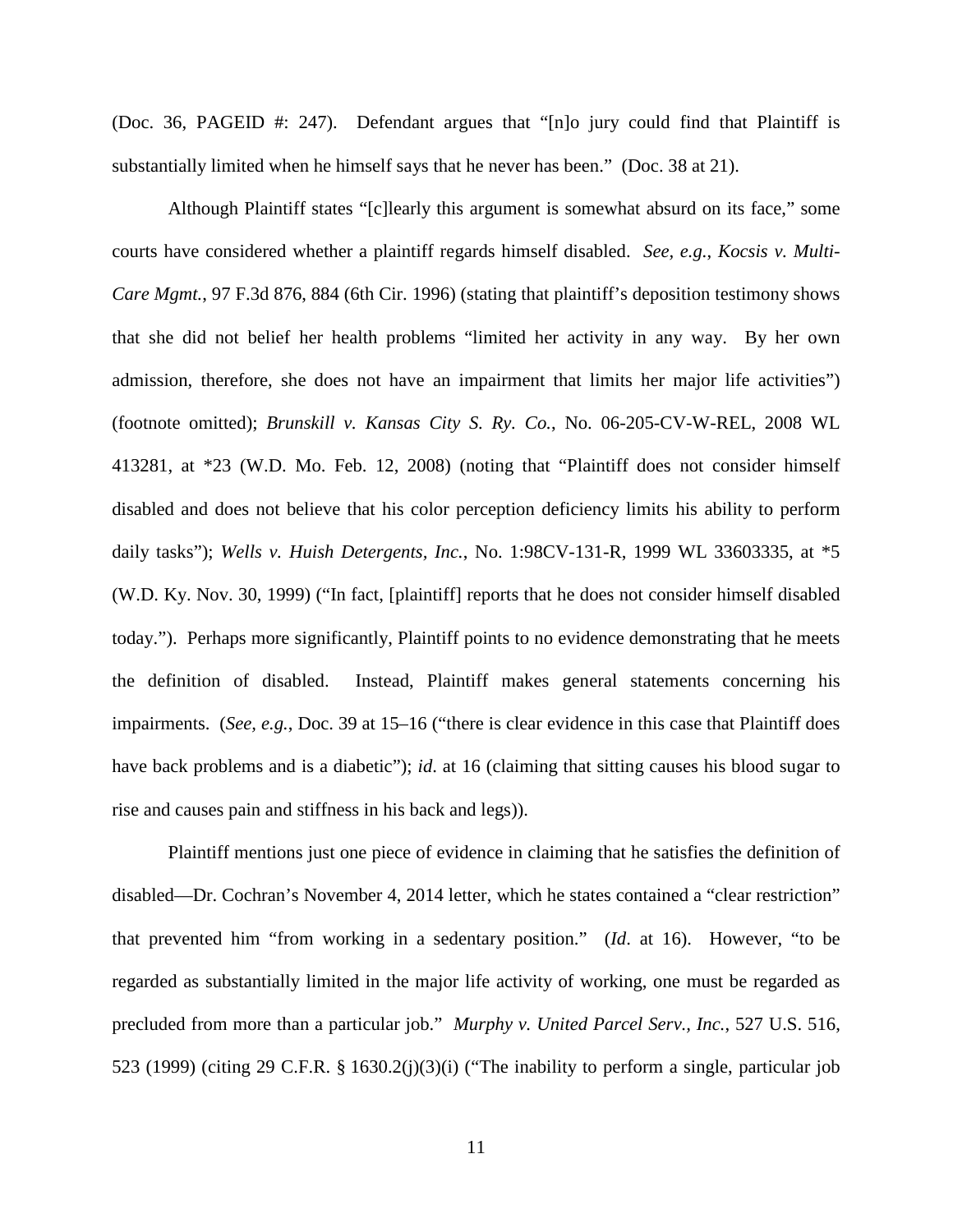does not constitute a substantial limitation in the major life activity of working")). Plaintiff's perspective, which is supported by Dr. Cochran's letter, is that he could have effectively resumed work as a Pulp Mill Operator Helper. (*See, e.g.*, Doc. 39 at 17 (explaining Plaintiff requested to return to work and there is no question that was cleared by his orthopedist and cardiologist)). Thus, Plaintiff is not substantially limited in the major life activity of working.

Stated simply, Plaintiff has failed to direct this Court to any evidence demonstrating that his impairment substantially limits one or more of his major life activities, that he had a record of such an impairment, or was being regarded as having such an impairment. *See* 42 U.S.C. § 12102(1)(A)–(C). Thus, Plaintiff fails to establish that he suffers from a disability under the relevant law.

# **2. Whether Defendant Made An Adverse Employment Decision Because Of His Disability**

Even if Plaintiff were able to prove that he suffered from a disability, he also must show that Defendant made an adverse employment decision because of his disability. Plaintiff appears to parse constructive discharge and "other adverse employment actions" allegedly taken against him as a result of his disabilities. (*See, e.g.*, Doc. 39 at 16 ("Plaintiff has clearly presented evidence to support a constructive discharge. On top of that, there is evidence of several other 'adverse employment actions' taken as a result of his disabilities.")). Thus, the Court will do the same in determining if there is a genuine issue of material fact.

## **a. Constructive Discharge**

To prove a claim for constructive discharge, Plaintiff "must show that working conditions would have been so difficult or unpleasant that a reasonable person in [his] shoes would have felt compelled to resign." *Kocsis*, 97 F.3d at 887. Plaintiff must also demonstrate that Defendant acted intentionally and with intent for him to resign. *Aslept v. Honda of Am. Mfg., Inc.*, No.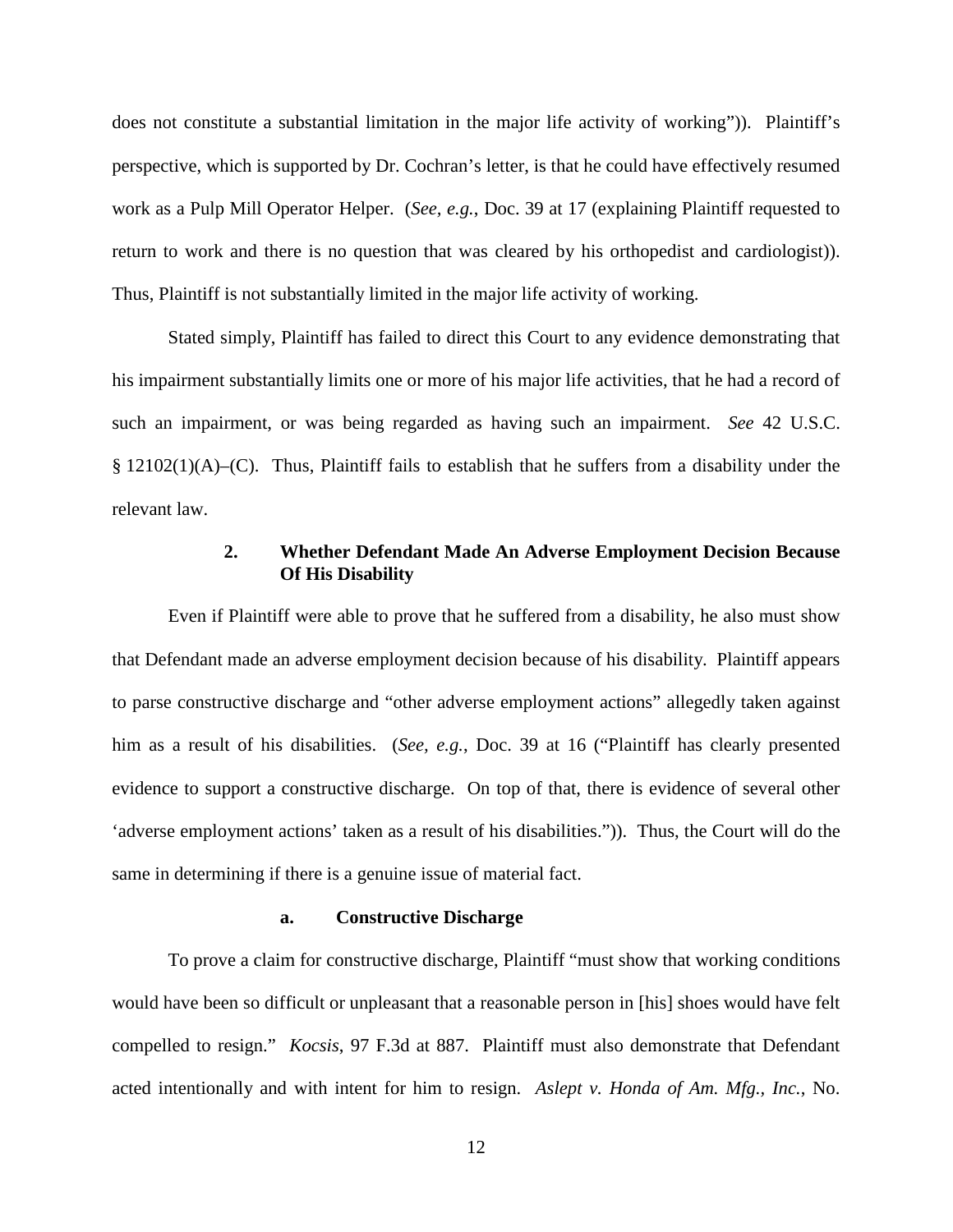3:11-cv-395, 2013 WL 2417980, at \*6 (S.D. Ohio June 3, 2013). In applying that standard, the Court may consider the presence of the following factors, either alone or in combination: (1) a demotion; (2) a reduction in salary; (3) a reduction in job responsibilities; (4) a reassignment to menial or degrading work; (5) a reassignment to work under a younger supervisor; (6) badgering, harassment, or humiliation by the employer calculated to encourage the employee's resignation; or (7) offers of early retirement or continued employment on terms less favorable than the employee's former status. *Id*. (citing *Logan v. Denny's, Inc.*[, 259 F.3d 558, 569 \(6th Cir. 2001\)\)](https://1.next.westlaw.com/Link/Document/FullText?findType=Y&serNum=2001698345&pubNum=506&originatingDoc=Iefd8978ecdb511e2a555d241dae65084&refType=RP&fi=co_pp_sp_506_569&originationContext=document&transitionType=DocumentItem&contextData=(sc.Search)#co_pp_sp_506_569).

"Feelings of the employee alone cannot establish a constructive discharge; the constructive discharge issue depends upon the facts of each case and requires an inquiry into the intent of the employer and the reasonably foreseeable impact of the employer's conduct upon the employee." *[LaPointe v. United Autoworkers Local 600](https://1.next.westlaw.com/Link/Document/FullText?findType=Y&serNum=1993205477&pubNum=506&originatingDoc=I460f0be71a1911df8bf6cd8525c41437&refType=RP&fi=co_pp_sp_506_382&originationContext=document&transitionType=DocumentItem&contextData=(sc.Search)#co_pp_sp_506_382)*, 8 F.3d 376, 382 (6th Cir. 1993) (internal quotations and citations omitted). In other words, Plaintiff's interpretation of Defendant's actions is not evidence. *Spence v. Potter*, No. 1:07-cv-526, 2010 WL 518179, at \*12 (S.D. Ohio Feb. 3, 2010) (citing *LaPointe*, 8 F.3d at 382)). Further, "the manner in which an employer criticizes an employee's job performance, such as following rules, has been found insufficient to establish constructive discharge." *Id*. (citing *Smith v. Henderson*[, 376 F.3d 529, 534 \(6th Cir.](https://1.next.westlaw.com/Link/Document/FullText?findType=Y&serNum=2004699382&pubNum=506&originatingDoc=I460f0be71a1911df8bf6cd8525c41437&refType=RP&fi=co_pp_sp_506_534&originationContext=document&transitionType=DocumentItem&contextData=(sc.Search)#co_pp_sp_506_534)  [2004\);](https://1.next.westlaw.com/Link/Document/FullText?findType=Y&serNum=2004699382&pubNum=506&originatingDoc=I460f0be71a1911df8bf6cd8525c41437&refType=RP&fi=co_pp_sp_506_534&originationContext=document&transitionType=DocumentItem&contextData=(sc.Search)#co_pp_sp_506_534) *Agnew v. BASF Corp.*[, 286 F.3d 307, 310 \(6th Cir. 2002\)](https://1.next.westlaw.com/Link/Document/FullText?findType=Y&serNum=2002236826&pubNum=506&originatingDoc=I460f0be71a1911df8bf6cd8525c41437&refType=RP&fi=co_pp_sp_506_310&originationContext=document&transitionType=DocumentItem&contextData=(sc.Search)#co_pp_sp_506_310) (discussing cases and finding no constructive discharge where employee contended he was unfairly criticized and placed on performance improvement plan); *Caslin v. Gen. Elec. Co.*[, 696 F.2d 45, 47 \(6th Cir. 1982\)](https://1.next.westlaw.com/Link/Document/FullText?findType=Y&serNum=1983100356&pubNum=350&originatingDoc=I460f0be71a1911df8bf6cd8525c41437&refType=RP&fi=co_pp_sp_350_47&originationContext=document&transitionType=DocumentItem&contextData=(sc.Search)#co_pp_sp_350_47) (same); *Bielert v. N. Ohio Prop.*[, 863 F.2d 47 \(6th Cir. 1988\)](https://1.next.westlaw.com/Link/Document/FullText?findType=Y&serNum=1988152566&pubNum=350&originatingDoc=I460f0be71a1911df8bf6cd8525c41437&refType=RP&originationContext=document&transitionType=DocumentItem&contextData=(sc.Search)) ("An employer does not constructively discharge an employee simply by advising him that he must be productive in order to retain his new job.")).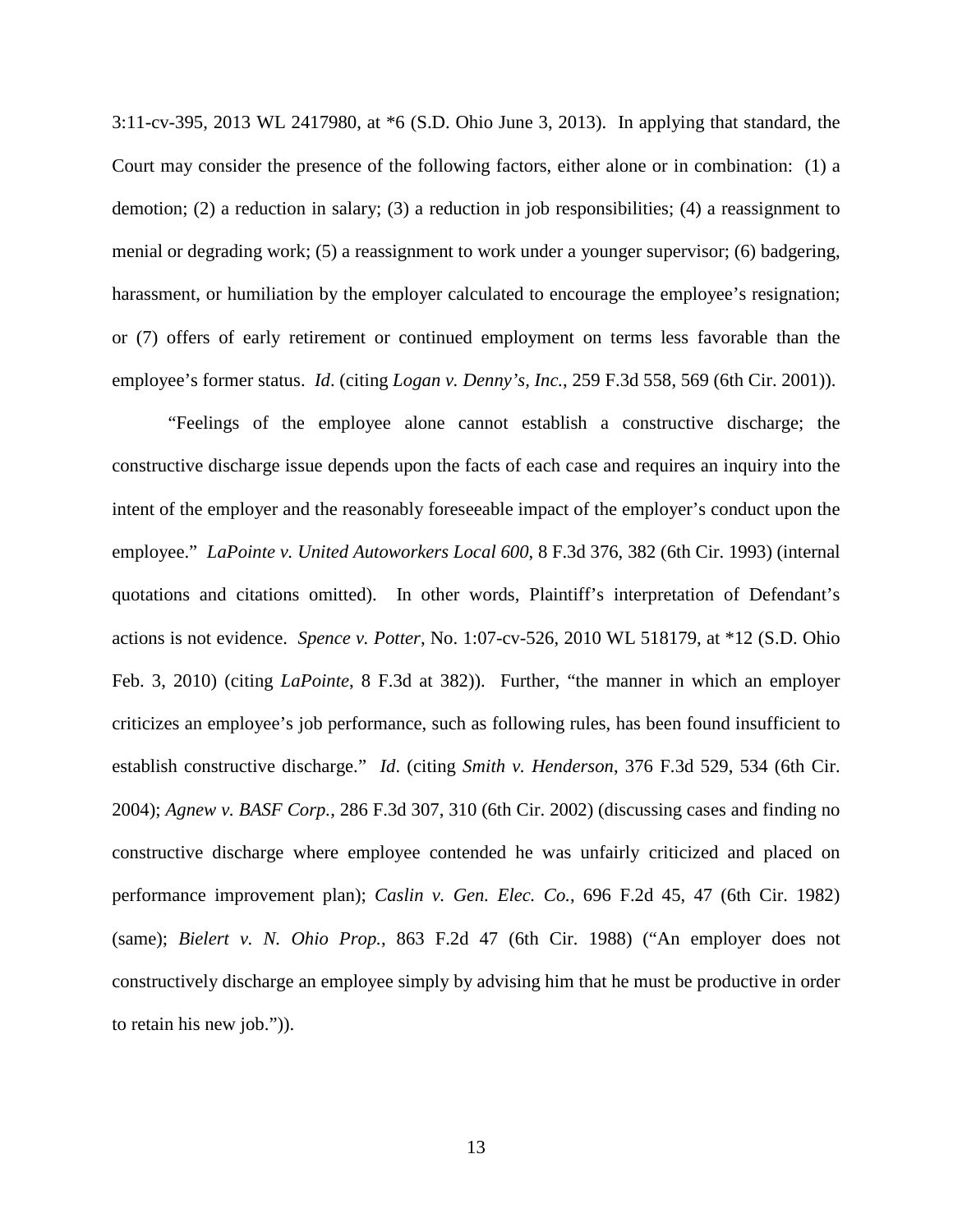Plaintiff points to two specific events to support his constructive discharge claim. (*Id*. at 13–15; *but see* Doc. 36, PAGEID #: 224 (Plaintiff's testimony that the "last chance agreement" was the only reason he retired)). First, Plaintiff cites his promotion to Pulp Mill Operator despite Dr. Cochran's letter indicating that he was unable to perform a sedentary job. (Doc. 39 at 14). Second, Plaintiff cites Defendant's requirement that he sign a "last chance agreement" stating that he would be terminated if any future work issues arose. (*Id*.).

The evidence demonstrates that Defendant promoted Plaintiff from Pulp Mill Helper to Pulp Mill Operator due to a mandatory promotion or "forced move up" required by Plaintiff's union contract. (Doc. 38-1 at ¶ 3; Doc. 35, PAGEID #: 140). And even if the promotion hadn't been forced, Plaintiff had lobbied for the position. (Doc. 38-1 at ¶ 3; *see also* Doc. 35, PAGEID #: 141 (Plaintiff's testimony that he wanted the training and job)). Further, as discussed *supra*, Defendant addressed how to accommodate Plaintiff's medical conditions and concluded that he could do the job successfully if he were able to move around the control room and/or do stretching exercises. (Doc. 38-1, PAGEID #: 412). Thus, the evidence does not support Plaintiff's position that Defendant promoted him with intent for him to resign. *See Aslept*, No. 3:11-cv-395, 2013 WL 2417980, at \*6. To the contrary, the evidence demonstrates Defendant's belief that Plaintiff could work successfully as Pulp Mill Operator. (*See id*.).

As to the "last chance agreement," the evidence demonstrates that Defendant asked Plaintiff to sign it after he had been involved in a number of incidents that Defendant deemed unacceptable (Doc. 36-3, PAGEID #: 303), the most recent of which was a verbal altercation on June 12, 2014 with his union representative (*Id.*; Doc. 36, PAGEID #: 256). Plaintiff described that incident as follows:

He got up in my face and started wagging his finger. And I told him—I said, "John, you better back your ass up." He backed up and started to walk away.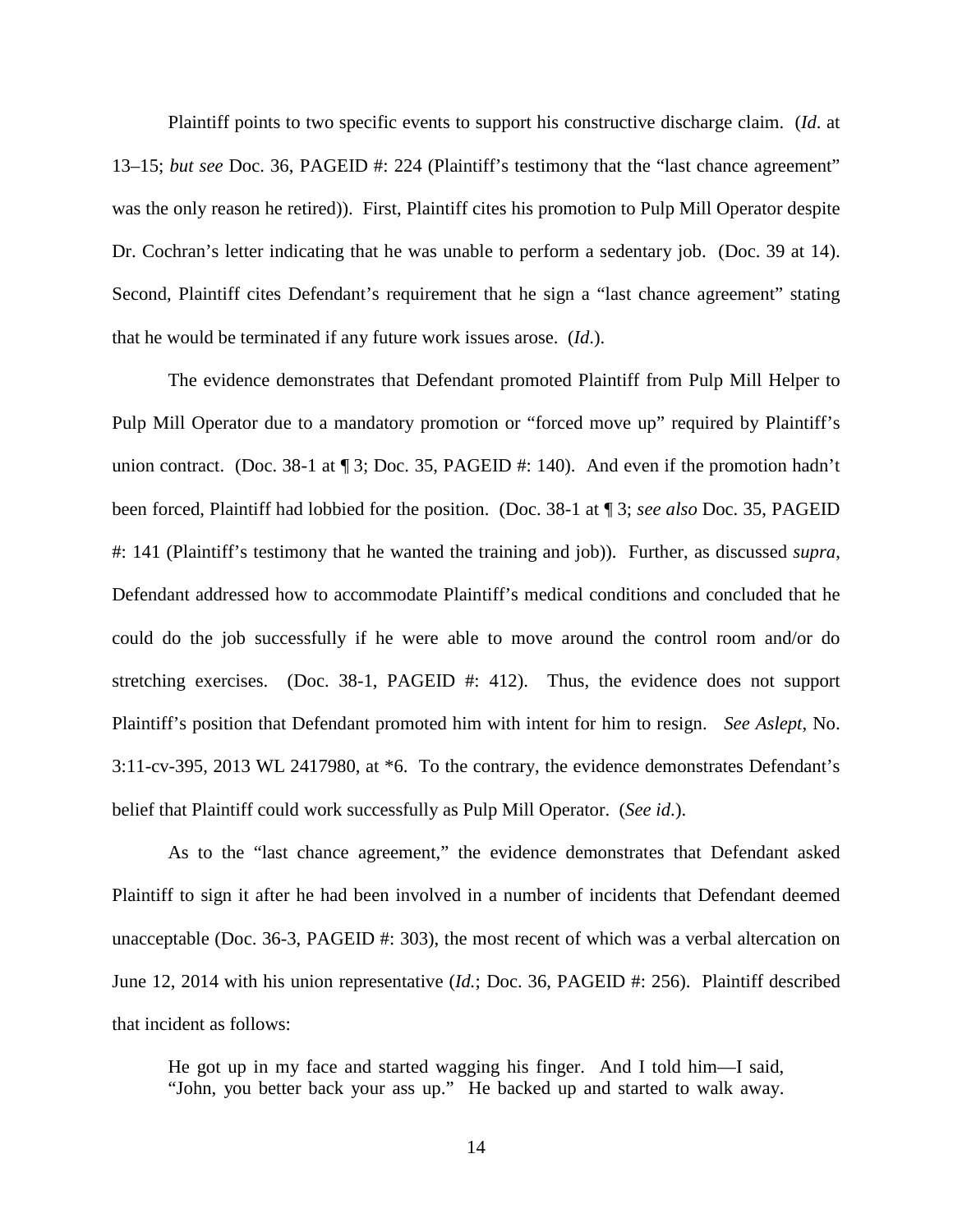And I just kind of muttered to myself, "What a piece of shit." He heard me. He come running back on me. "What did you say? What did you say?" I said, "John, you get out of my face. I'm telling you right now, get out of my face." He backed up, and I said, "I called you a piece of shit." He walked out the door. And then, he come back in and said something. And I said, "Oh, just go on your way John. You're no good."

(Doc. 36, PAGEID #: 256). Although Plaintiff disagrees with Defendant's position that his behavior was unacceptable *(id., PAGEID #*: 246), Plaintiff signed the agreement with his union representative present and after having discussed it with him. (*Id*., PAGEID #: 246; Doc. 36-3, PAGEID #: 303).

Plaintiff offers no evidence to support his position that Defendant made him sign the "last chance agreement" with the intent to cause him to resign. He likewise fails to offer evidence demonstrating that Defendant should have reasonably foreseen that Plaintiff would resign based on the "last chance agreement." To the contrary, the evidence demonstrates that the "last chance agreement" was based on work-related incidents in which Defendant found Plaintiff's behavior to be unacceptable. That alone is insufficient to prove constructive discharge. *See, e.g.*, *Agnew*, 286 F.3d at 310 (finding that employer's criticism and institution of performance improvement plan do not constitute objectively intolerable conditions).

## **b. Other Adverse Employment Actions**

Plaintiff again points to two specific events to support his argument that Defendants took other adverse employment actions against him. First, Plaintiff claims that Defendant "attempted to disallow [him] from coming back to work" after he suffered the syncopal episode in November 2013. (Doc. 39 at 16). Next, Plaintiff asserts that, after the "last chance agreement" was signed, Defendant instructed employees "to watch [him] closely in an effort to catch any slip up." (*Id*. at 14).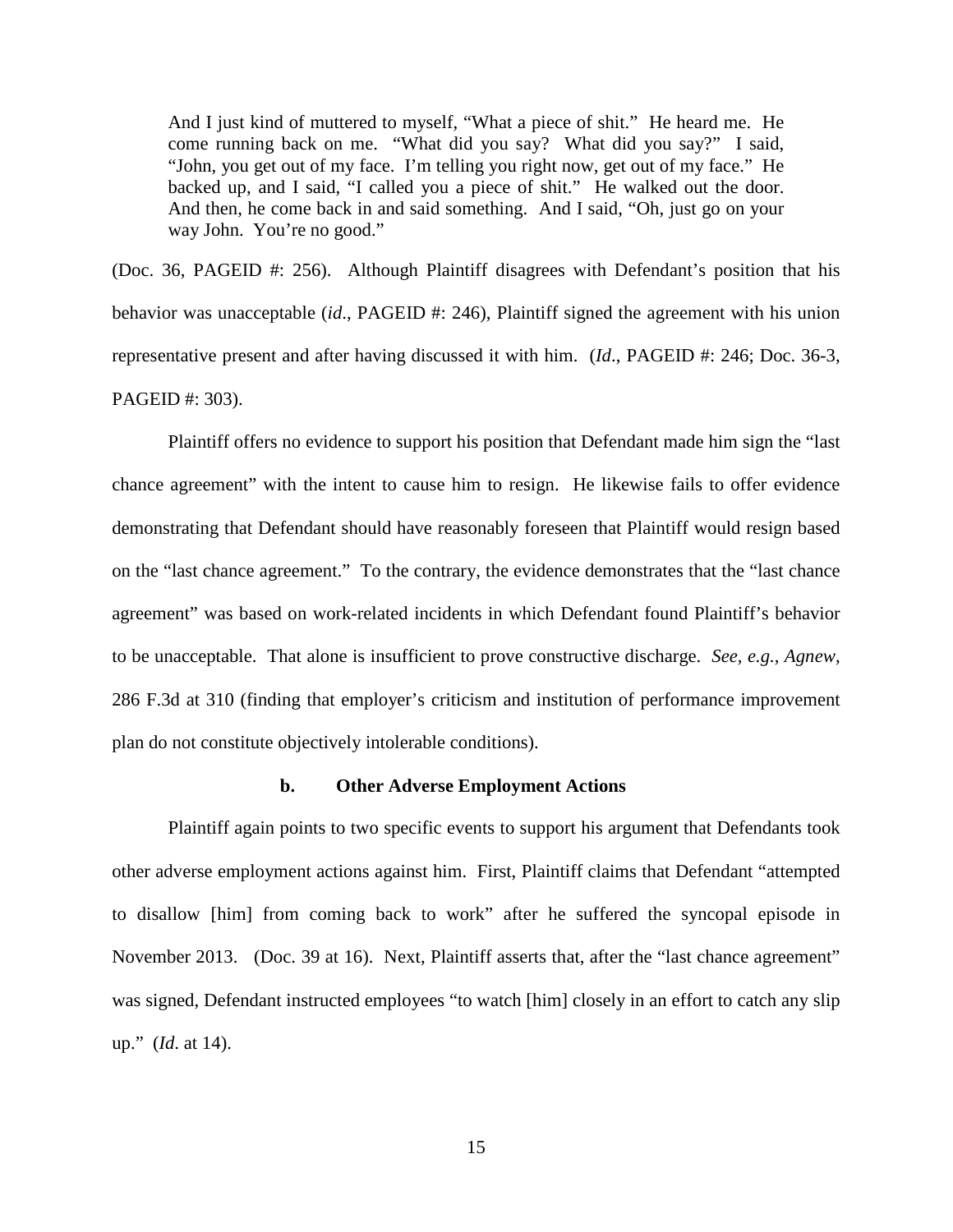Even if Plaintiff were able to establish a *prima face* case of employment discrimination showing that Defendant's decision to disallow him to return to work for a period of time was an adverse employment action, the burden would then shift to Defendant to articulate a legitimate, nondiscriminatory reason for its decision. *Reid v. Rexam Beverage Can Co*., 434 F. Supp. 2d 500, 505 (N.D. Ohio 2006). If Defendant is able to articulate a legitimate, nondiscriminatory reason, the burden would then shift back to Plaintiff to demonstrate pretext. *Id*.

The record reflects that the syncopal episode in November 2013 came shortly after Plaintiff had suffered a heart attack in October 2013. (Doc. 35, PAGEID #: 124). In Mr. Fisher's affidavit, he explains that these two medical incidents, in addition to Plaintiff's pending worker's compensation claim, prompted Defendant to use its common procedure of having an IME to assess Plaintiff's ability to return to work. (Doc. 38-1, PAGEID #: 412–13 at ¶ 4). Dr. Sethi performed the IME and determined that Plaintiff was unable to return to work. (*Id*., PAGEID #: 413 at ¶ 4). Defendant met with Plaintiff to inform him of Dr. Sethi's opinion. (*Id*.). Mr. Fisher states:

Almost two months after the meeting, I received a letter from a lawyer representing Mr. Oszust, stating that Mr. Oszust should be allowed to return to work. As soon as Mr. Oszust provided clearance from his cardiologist, he was returned to work on June 6, 2014.

(*Id*.). Finally, Mr. Fisher adds that he deals with lawyers regularly as Defendant's Human Resources Manager, and he had no concerns with Plaintiff seeking legal counsel to assist him in this matter. (*Id*.).

Thus, Defendant has proffered a legitimate, nondiscriminatory reason for refusing Plaintiff's return to work—its belief that doing so could be a threat to Plaintiff's health. Further, Defendant has substantial evidence to support this reason based on Dr. Sethi's findings. Plaintiff cannot satisfy his burden of proving pretext for a discrimination claim by, "without more,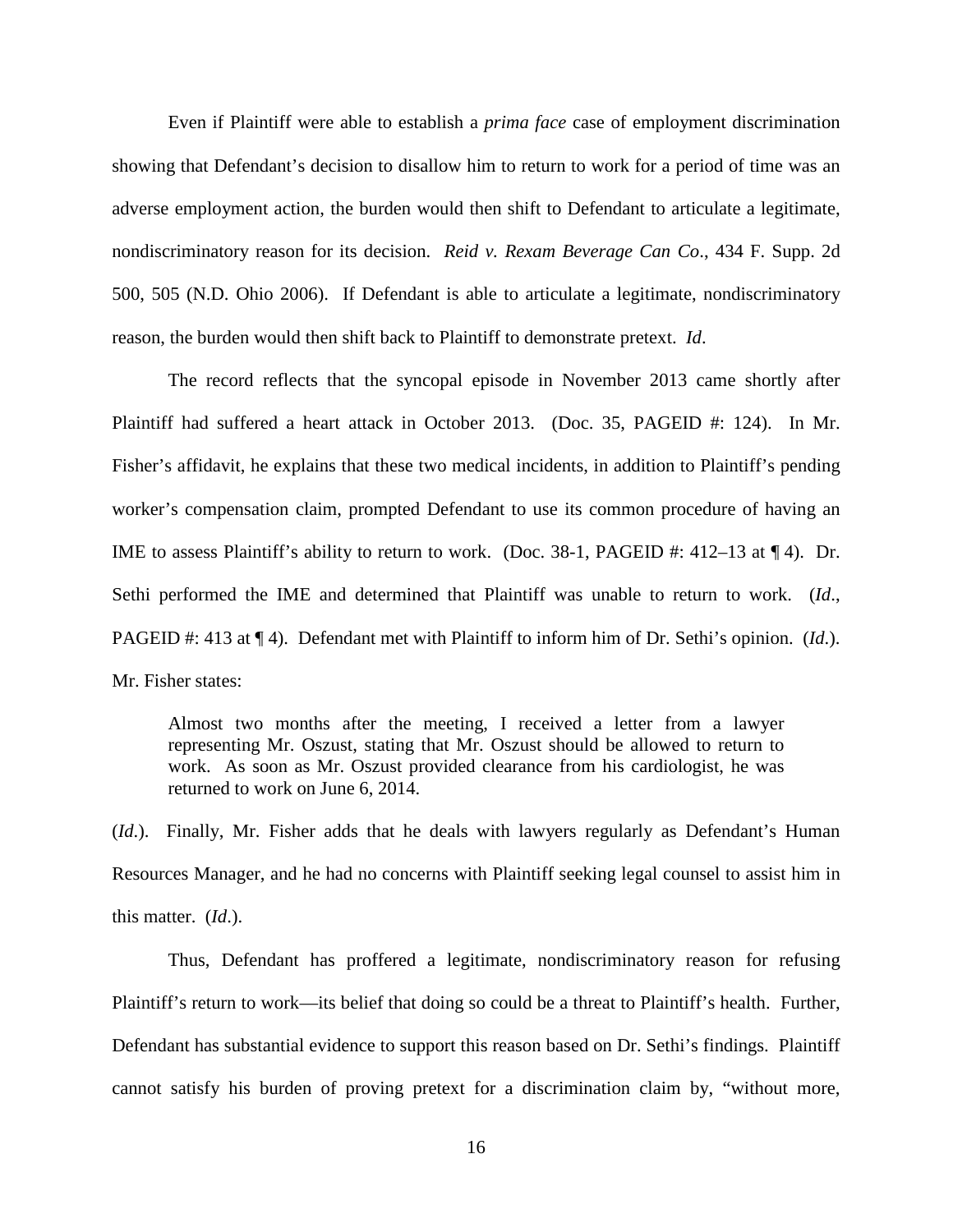questioning the employer's business judgment." *Reid*, 434 F. Supp. 2d at 506–507. Because Plaintiff offers nothing more than his own opinion and speculation that Defendant's proffered reason is a pretext, his claim based on a delayed return to work fails. (*See, e.g.*, Doc. 39 at 16–17 (arguing that "a reasonable jury may not believe that defendant was suddenly concerned about plaintiff's health when it refused to allow plaintiff to come back to work. This is particularly so when the decision to prevent [him] from returning was based on a report from a hired gun doctor selected to make this very opinion.")).

Plaintiff's claim of an adverse employment action based on Defendant's alleged instruction for employees to watch him is likewise deficient. Defendant took no disciplinary action against Plaintiff between the "last chance agreement" and his retirement. (Doc. 36, PAGEID #: 225). Co-worker monitoring does not constitute an adverse employment action unless Plaintiff presents evidence that it was materially adverse to his job status. *See Monaco v. Quest Diagnostics, Inc.*, No. 08-2500-KHV, 2010 WL 3843622, at \*10 (D. Kansas Sept. 24, 2010) (citing *Tapia v. City of Albuquerque*, 170 F. App'x 529, 534 (10th Cir. 2006)). Because Plaintiff fails to present evidence that co-worker monitoring was materially adverse to his job status, he fails to demonstrate an adverse employment action on this basis.

Based upon the foregoing, Plaintiff fails to establish a *prima face* case of disability discrimination. Specifically, Plaintiff fails to demonstrate that his back pain and diabetes constitute a disability under the relevant law and that Defendant made an adverse employment decision regarding him solely because of his disability. *See Brantley*, No. 1:01CV378, 2007 WL 2462652, at \*24. Moreover, even if Plaintiff were able to establish a *prima face* case of employment discrimination showing that Defendant's decision to disallow his to return to work for a period of time was an adverse employment action, Defendant has articulated a legitimate,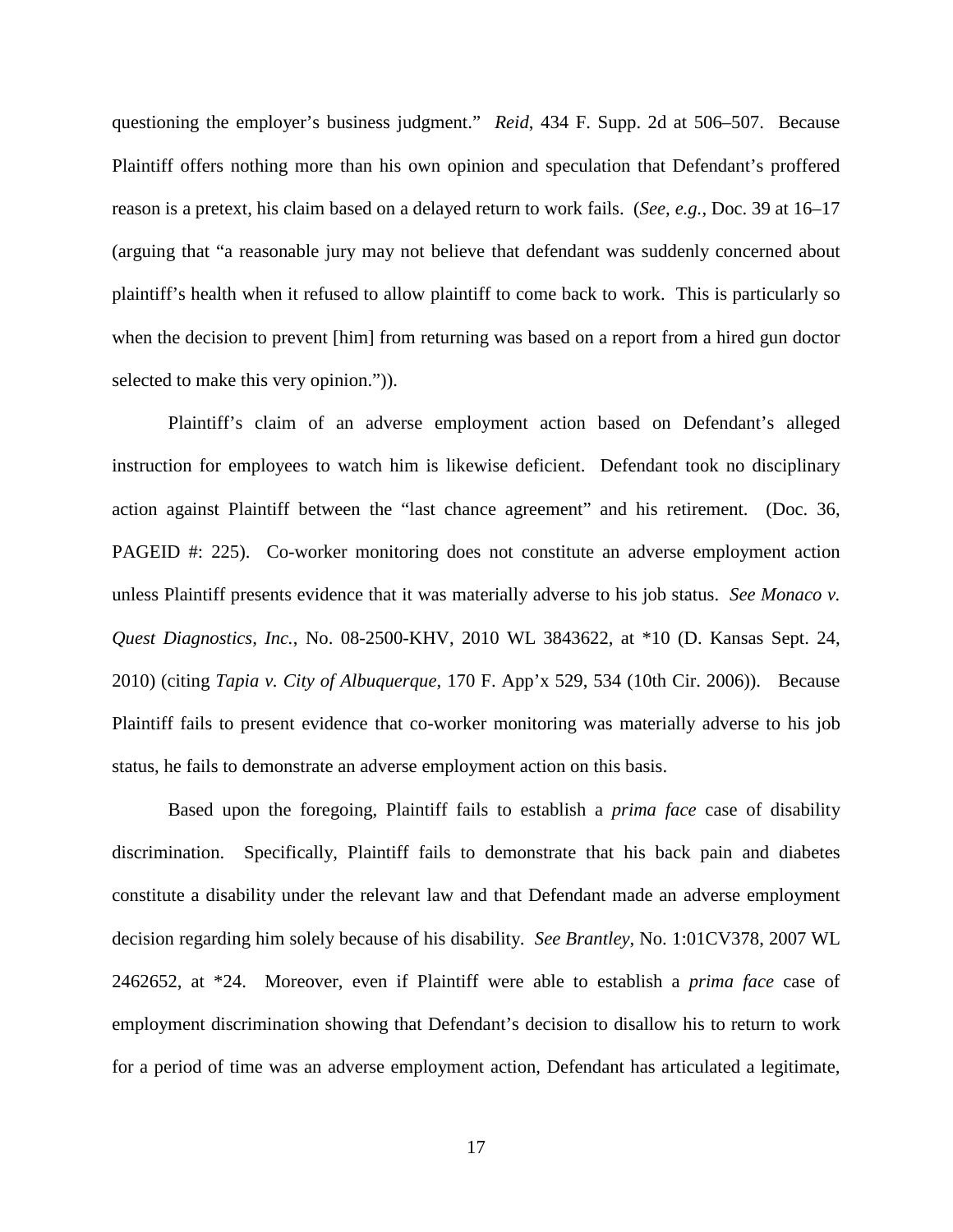nondiscriminatory reason for its decision that Plaintiff has not shown to be a pretext for discrimination. Thus, Defendant's Motion for Summary Judgment on Count III of the Complaint is **GRANTED**.

## **C. Count IV: Retaliatory Discharge**

"Without a showing of circumstances supporting a factual issue regarding [Plaintiff's] claim of constructive discharge, no discharge exists to support [Plaintiff's] wrongful-discharge claim, and it too fails." *Aslept*, 2013 WL 2417980, at \*10 (*quoting Keller v. Allstate Ins. Co.*, 146 F. App'x 764, 766 (6th Cir. 2005)). Indeed, the evidence demonstrates that Plaintiff retired voluntarily—he was under no deadline to retire, picked his own retirement date, and gave over two months' notice so he would receive all of his vacation pay. (Doc. 38 at 17). Thus, Plaintiff's wrongful termination claim is without merit and Defendant's Motion for Summary Judgment on Count IV of the Complaint is **GRANTED**. *Aslept*, 2013 WL 2417980, at \*10. ("Because he voluntarily resigned, Plaintiff cannot maintain a claim for wrongful termination.").

# **D. Count V: Intentional Infliction of Emotional Distress**

Finally, in order to state a claim for intentional infliction of distress under Ohio law, the plaintiff must plead that:

> (1) the defendant intended to cause emotional distress or knew or should have known that its conduct would result in serious emotional distress to the plaintiff; (2) defendant's conduct was extreme and beyond all possible bounds of decency and was such that it can be considered as utterly intolerable in a civilized community; (3) defendant's conduct was the proximate cause of plaintiff's psychic injury; and (4) plaintiff's emotional distress was serious and of such a nature that no reasonable person could be expected to endure it.

*Talley v. Family Dollar Stores of Ohio, Inc.*, 542 F.3d 1099, 1110 (6th Cir. 2008). Even construing the facts in the light most favorable to Plaintiff, he fails to raise a genuine issue of material fact concerning outrageous conduct or serious emotional distress to survive Defendant's